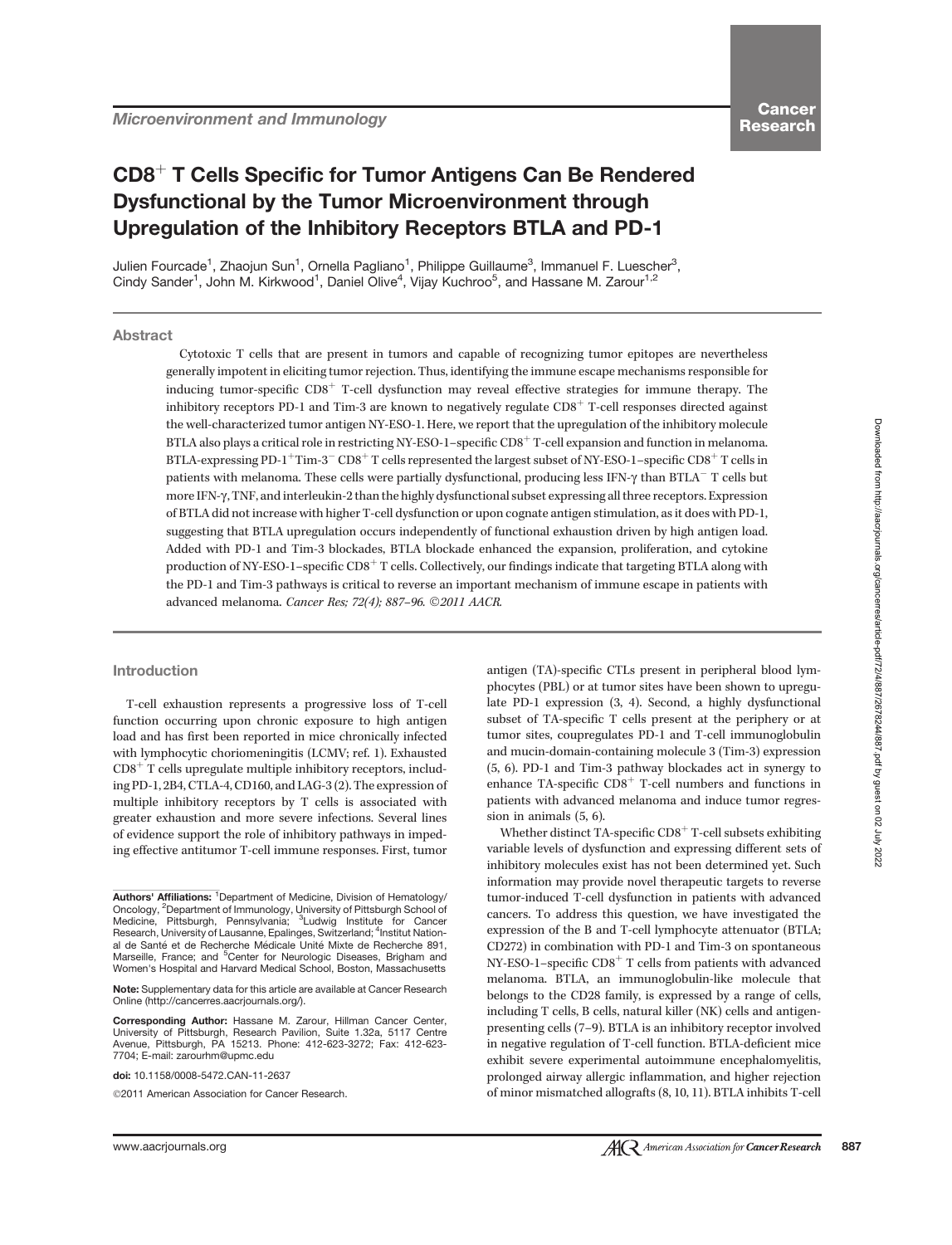proliferation and cytokine production in vitro and mediates the negative regulation of  $CD8<sup>+</sup>$  T-cell homeostasis and memory cell generation in vivo (12). In addition, BTLA plays a critical role in the induction of peripheral T-cell tolerance in vivo (13). BTLA binds to herpes virus entry mediator (HVEM), which is expressed by a wide range of cells including T cells, B cells, NKs, monocytes, and dendritic cells (9). In addition, HVEM is also expressed by melanoma cells (14). In cancer immunology, BTLA expression has been observed on MART-1–specific  $CD8<sup>+</sup>$  T cells isolated from peripheral blood mononuclear cell (PBMC) of patients with melanoma and contributed to limiting T-cell expansion and IFN- $\gamma$  production upon crosslinking with HVEM expressed by melanoma cells (14). In the present study, we show that BTLA expression is upregulated on spontaneous NY-ESO-1–specific  $CD8<sup>+</sup>$  T cells that are detectable *ex vivo* in PBLs of patients with melanoma.  $BTLA+PD-1+Tim-3-$  cells, which represent the largest subset of NY-ESO-1–specific  $CD8^+$ T cells that are detectable ex vivo in PBLs of patients with melanoma, exhibit partial T-cell dysfunction, producing more IFN- $\gamma$ , TNF, and interleukin (IL)-2 than BTLA<sup>+</sup>PD-1<sup>+</sup>Tim-3<sup>+</sup> but less IFN-γ than BTLA<sup>-p</sup>D-1<sup>+</sup>Tim-3<sup>-</sup> and BTLA<sup>-p</sup>D-<br>1<sup>-</sup>Tim-3<sup>-</sup> NV-FSO-1-specific CD8<sup>+</sup> T cells Finally BTLA 1<sup>-</sup>Tim-3<sup>-</sup> NY-ESO-1-specific CD8<sup>+</sup> T cells. Finally, BTLA blockade acts in combination with PD-1 and Tim-3 blockades to further enhance NY-ESO-1–specific  $CD8<sup>+</sup>$  T-cell expansion and function.

## Materials and Methods

#### Study subjects

Blood samples were obtained under the University of Pittsburgh Cancer Institute (UPCI; Pittsburgh, PA) Institutional Review Board (IRB)-approved protocols 00-079, 96-099, and 05- 140 from 11 HLA-A2<sup>+</sup> patients with NY-ESO-1-expressing stage IV melanoma who exhibited spontaneous NY-ESO-1–specific  $CD8<sup>+</sup>$  T-cell responses assessed *ex vivo* by flow cytometry using allophycocyanin (APC)-labeled HLA-A2/NY-ESO-1 157-165 tetramers. The percentages of ex vivo detectable NY-ESO-1 157- 165–specific  $CD8<sup>+</sup>$  T cells isolated from patients' PBMCs ranged from 0.015% to 2.7% of total  $CD8<sup>+</sup>$  T cells (median: 0.03%). PBMCs used in this study were obtained from patients with no prior immunotherapy.

## Phenotypic analysis

 $CD8<sup>+</sup>$  T lymphocytes were purified from PBMCs of patients using MACS Column Technology (Miltenyi Biotec) and incubated with APC-labeled HLA-A2/NY-ESO-1 157-165, HLA-A2/ CMV 495-503, HLA-A2/EBV-BMLF-1 280-288, HLA-A2/Flu-M 58-66, HLA-A2/MART-1 26-35, or HLA-A2/HIVpol 476-484 tetramers as control. The purity of  $CDS<sup>+</sup> T$  cells was always greater than 95%. Tetramers were provided by the Ludwig Institute for Cancer Research, Epalinges, Switzerland. Next, cells were incubated with CD8-FITC (Beckman Coulter) or CD8-V500 (BD Biosciences), Tim-3-PE (R&D Systems) or IgG2a-PE (BD Biosciences), BTLA-biotin or IgG2a-biotin (eBioscience), PD-1-PE-Cy7 or IgG1-PE-Cy7 (BioLegend), CD57-FITC, HLA-DR-PerCp-Cy5.5, CD38-PerCp-Cy5.5 (BD Pharmingen), and streptavidin-ECD (Invitrogen) conjugated antibodies or reagent. A violet amine reactive dye (Invitrogen)

#### Intracellular cytokine staining assay

For ex vivo cytokine production assays, two million five hundred thousand purified  $CD8<sup>+</sup>$  T cells were incubated for 6 hours in 10% human serum Dulbecco's Modified Eagle's Medium (DMEM)-Iscove medium with the same number of non-CD3 autologous cells pulsed with HLA-A2–restricted peptides NY-ESO-1 157-165 or HIVpol 476-484 (10 mg/mL). For in vitro stimulation (IVS) assays, five million PBMCs were incubated for 6 days in culture medium containing 50 IU/mL rhIL-2 (PeproTech) with peptide NY-ESO-1 157-165 or peptide HIVpol 476-484 (10  $\mu$ g/mL) in the presence of 10  $\mu$ g/mL anti-BTLA (clone 8.2; gift from Dr. Daniel Olive) and/or anti-PD-1 (clone EH12.2H7; Biolegend) and/or anti-Tim-3 (clone 2E2; gift from Dr. Vijay Kuchroo) blocking monoclonal antibody (mAb) or isotype control antibodies. On day 6, cells were restimulated for 6 hours with peptide NY-ESO-1 157-165 or HIVpol 476-484 as control (10 µg/mL). After 1 hour of incubation, brefeldin A (Sigma-Aldrich) was added to the culture medium  $(10 \mu g/mL)$ . After tetramer labeling, cells were surface stained with CD8-PE, CD14-ECD, CD19-ECD, CD56-biotin, CD4-PE-Cy7 (Beckman Coulter), streptavidin-ECD, and intracellularly stained with IFN-g-FITC (Miltenyi Biotec), IL-2-PerCp-Cy5.5 (Biolegend), and TNF-Alexa700 (BD Pharmingen) antibodies. Two million five hundred thousand events were collected during flow cytometric analysis.

#### CFSE proliferation assay

Five million CFSE-labeled PBMCs were incubated for 6 days in culture medium containing 50 IU/mL rhIL-2 with peptide NY-ESO-1 157-165 or HIVpol 476-484 (10 mg/mL), in the presence of 10 µg/mL anti-BTLA and/or anti-PD-1 and/or anti-Tim-3 blocking mAbs or isotype control antibodies. On day 6, cells were stained with APC-labeled HLA-A2/NY-ESO-1 157-165 tetramers, CD14-ECD, CD19-ECD, CD56-biotin, streptavidin-ECD, CD8-PE-Cy7, and CD4-PerCp-Cy5.5 (Biolegend) conjugated antibodies and reagents. Two million events were collected during flow cytometric analysis.

#### **Statistics**

Statistical hypotheses were tested with the Wilcoxon signed rank test (for paired results from the same patient) with SAS v. 9.1. Tests were 2-sided and considered significant for  $P \leq 0.05$ . Because rank tests are not sensitive to the actual values in a comparison, only to their ranks, differing sets of values can produce identical P values.

#### **Results**

## BTLA and PD-1 upregulation defines a large subset of NY-ESO-1–specific  $CD8<sup>+</sup>$  T cells in PBLs of patients with advanced melanoma

We first investigated the expression of BTLA, PD-1, and Tim-3 on spontaneous ex vivo detectable NY-ESO-1–specific, virus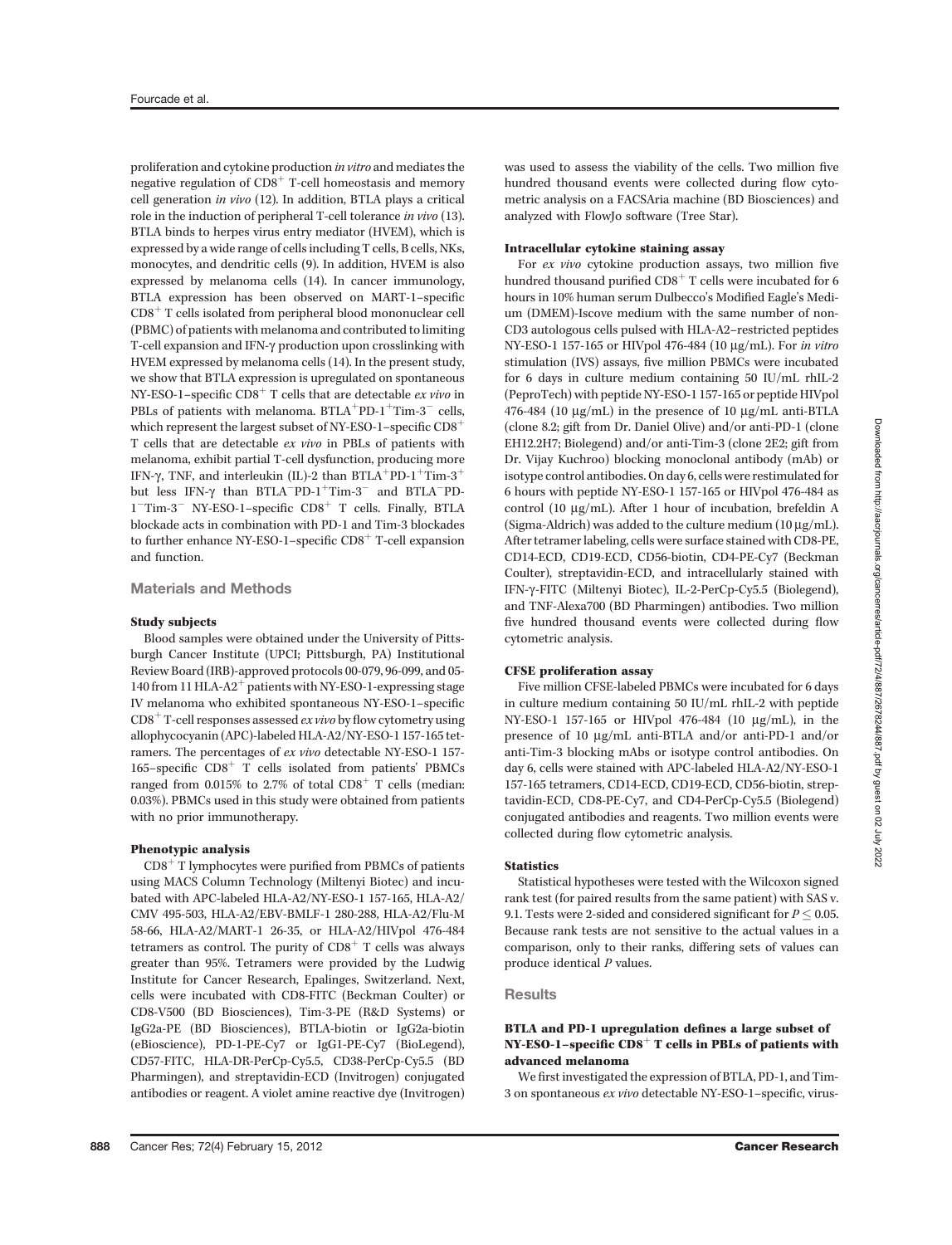Figure 1. BTLA is upregulated and coexpressed with PD-1 and Tim-3 on NY-ESO-1-specific CD8<sup>+</sup> T cells. A, pooled data from 11 patients with melanoma showing the percentage (%) and MFI of BTLA expression on NY-ESO-1–specific, MART-1 specific, virus-specific, and total  $CDB<sup>+</sup>$  T cells. B, dot plots from one representative patient with melanoma showing ex vivo BTLA, PD-1, and Tim-3 expression on NY-ESO-1-specific CD8<sup>+</sup> T cells. Values indicate the percentage of  $CD8<sup>+</sup>$  T cells that express PD-1 and/or BTLA among tet $\overline{C}$ D8<sup>+</sup> T cells and express Tim-3 within different subsets of tet $^+$  $CD8<sup>+</sup>$  T cells defined by BTLA and PD-1 expression.



Downloaded from http://aacrjournals.org/cancerres/article-pdf172/4/887/2678244/887.pdf by guest on 02 July 2022 Downloaded from http://aacrjournals.org/cancerres/article-pdf/72/4/887/2678244/887.pdf by guest on 02 July 2022

specific [Flu, cytomegalovirus (CMV), and Epstein-Barr virus (EBV)] and MART-1–specific  $CD8<sup>+</sup>$  T cells isolated from PBMCs of 11 HLA-A\*0201<sup>+</sup> (HLA-A2<sup>+</sup>) patients with stage IV melanoma using HLA-A2 (A2) tetramers. In all patients, the frequencies of BTLA<sup>+</sup> cells among NY-ESO-1–specific CD8<sup>+</sup> T cells (mean  $60.4\% \pm SD$  17%) were significantly higher than those of Flu-specific (12.2%  $\pm$  10%), CMV-specific (25.2%  $\pm$ 29.3%), EBV-specific CD8<sup>+</sup> T cells (14.8%  $\pm$  12%), and total  $CD8<sup>+</sup>$  T cells (33.8%  $\pm$  17.3%; Fig. 1A and Supplementary Fig. S1). As previously shown, BTLA expression was upregulated on MART-1–specific  $CD8<sup>+</sup>$  T cells (14). Similar observations were made in terms of mean fluorescence intensity (MFI; Fig. 1A, right). In line with one previous report (14), naive  $(CCR7<sup>+</sup>CD45RA<sup>+</sup>)$  and central memory  $(CCR7<sup>+</sup>CD45RA<sup>-</sup>)$  $CD8<sup>+</sup>$  T cells displayed higher percentages of BTLA<sup>+</sup> cells

than effector memory (CCR7<sup>-</sup>CD45RA<sup>-</sup>) and effector cells (CCR7<sup>-</sup>CD45RA<sup>+</sup>). Strikingly, the upregulation of BTLA expression by NY-ESO-1–specific  $CD8<sup>+</sup>$  T cells both in terms of percentages and MFI was much higher than in any of these  $CD8<sup>+</sup>$  T-cell subsets (Supplementary Fig. S2A and S2B). We further observed that  $BTLA^+PD-1^+Tim-3^-$  (42.7%  $\pm$  16.4%) represented the largest NY-ESO-1–specific  $CD8<sup>+</sup>$  T-cell subset as compared to BTLA<sup>+</sup>PD-1<sup>+</sup>Tim-3<sup>+</sup> (12.4%  $\pm$  6.1%),  $BTLA^-PD-1^+Tim-3^-$  (21.5%  $\pm$  13.3%),  $BTLA^+PD-1^- Tim-3^ (3.5\% \pm 3.6\%)$ , and BTLA<sup>-</sup>PD-1<sup>-</sup>Tim-3<sup>-</sup>  $(11.8\% \pm 9.5\%) \text{CD8}^+$ T cells (Fig. 1B and C). In striking contrast with NY-ESO-1– specific  $CD8<sup>+</sup>$  T cells, EBV-, Flu- and CMV-specific  $CD8<sup>+</sup>$  T cells were in their large majority either BTLA<sup>-</sup>PD-1<sup>-</sup>Tim-3<sup>-</sup> or  $BTLA^{-}PD-1^{+}Tim-3^{-}$  and displayed very low frequencies of  $BTLA^+PD-1^+Tim-3^+$  and  $BTLA^+PD-1^+Tim-3^-$  cells (Fig. 1C).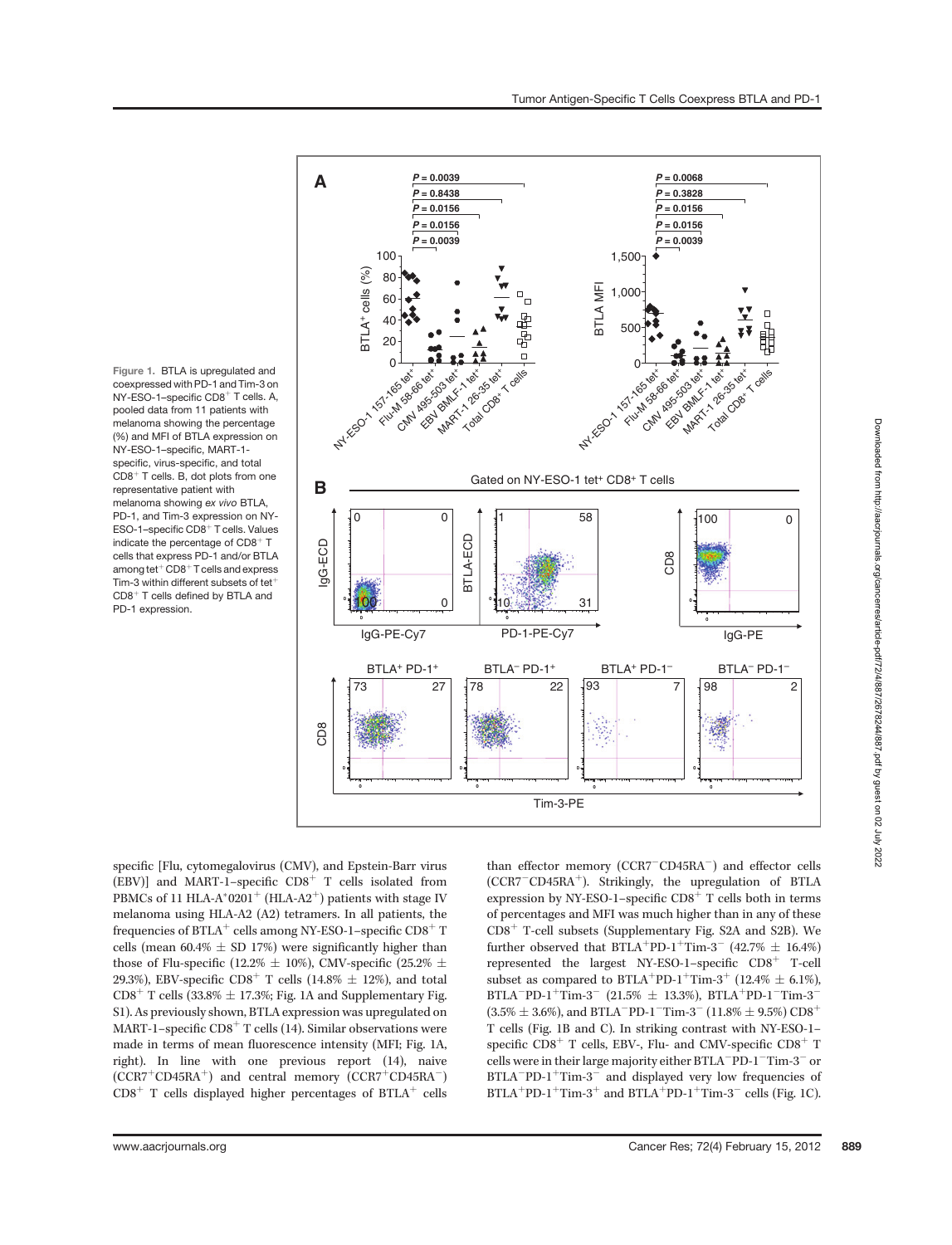

Figure 1. (Continued) C, pooled data from 11 patients with melanoma showing the distribution of NY-ESO-1–specific, virusspecific, and total  $CDB^+$  T cells according to BTLA, PD-1, and Tim-3 expression. Horizontal bars depict the mean percentage or MFI of BTLA and/or PD-1 and/or Tim-3 expression on tet<sup>+</sup> CD8<sup>+</sup> T cells. Data shown are representative of 2 independent experiments.

The variability in the frequencies of  $\operatorname{BTLA}^+\operatorname{PD-1-Tim-3}^-$  and  $\rm BTLA^-PD\text{-}1^-Tim\text{-}3^-$  cells within total tetramer $^-$  (tet $^-)$   $\rm CD8^+$ T cells between patients appeared to correlate with their maturation/differentiation status. We observed a positive correlation between the expression of BTLA on  $CD8<sup>+</sup>$  T cells and the expression of CCR7, CD45RA, and CD27 (Supplementary Fig. S2C). The expression and distribution of BTLA, PD-1, and Tim-3 on virus-specific and total  $CDS<sup>+</sup>$  T cells in PBMCs from 10 healthy donors were similar to those of patients with melanoma (Supplementary Fig. S3).

Collectively, our results show that BTLA expression is upregulated on tumor-induced NY-ESO-1–specific  $CD8<sup>+</sup>$  T cells isolated from PBMCs of patients with advanced melanoma. In contrast to virus-specific and total  $CD8<sup>+</sup>$  T cells, the vast majority of BTLA+NY-ESO-1–specific  $\text{CD8}^+$  T cells upregulate PD-1 expression. BTLA $^+$ PD-1 $^+$ Tim-3 $^-$  cells represent the largest subset of NY-ESO-1–specific  $CD8<sup>+</sup>$  T cells.

## BTLA $^+$ PD-1 $^+$ Tim-3 $^-$  and BTLA $^+$ PD-1 $^+$ Tim-3 $^+$  NY-ESO-1– specific  $CDS<sup>+</sup>$  T cells represent two dysfunctional T-cell populations

We examined the functional status of NY-ESO-1–specific  $CD8<sup>+</sup> T cells from patients with melanoma according to BTLA,$ PD-1, and Tim-3 expression. After short ex vivo stimulation (6 hours) with cognate peptide, percentages of cytokine-producing NY-ESO-1–specific  $CD8<sup>+</sup>$  T cells were assessed among

 $BTLA^-PD-1^-Tim-3^-$ ,  $BTLA^-PD-1^+Tim-3^ BTLA+PD 1^+$ Tim-3<sup>-</sup>, and BTLA<sup>+</sup>PD-1<sup>+</sup>Tim-3<sup>+</sup> cells, which represent the main subsets of NY-ESO-1–specific  $CD8<sup>+</sup>$  T cells (Fig. 1C).  $BTLA^+PD-1^+Tim-3^-$  and  $BTLA^+PD-1^+Tim-3^+$  NY-ESO-1– specific  $CD8<sup>+</sup>$  T cells produced significantly less IFN- $\gamma$  than BTLA<sup>-</sup>PD-1<sup>+</sup>Tim-3<sup>-</sup> ( $P = 0.0078$ ) and BTLA<sup>-</sup>PD-1<sup>-</sup>Tim-3<sup>-</sup> ( $P$  $= 0.0078$ ; Fig. 2A and B). In addition, BTLA<sup>+</sup>PD-1<sup>+</sup>Tim-3<sup>+</sup> NY-ESO-1–specific  $CD8^+$  T cells, but not BTLA<sup>+</sup>PD-1<sup>+</sup>Tim-3<sup>-</sup> cells, produced significantly less TNF and IL-2 than BTLA<sup>-</sup>PD-1<sup>+</sup>Tim-3<sup>-</sup> ( $P = 0.0078$  and  $P = 0.0355$ , respectively) and BTLA<sup>-</sup>PD-1<sup>-</sup>Tim-3<sup>-</sup> cells ( $P = 0.0156$  and  $P = 0.0220$ , respectively). Interestingly,  $BTLA^+PD-1^+Tim-3^+$  NY-ESO-1– specific CD8<sup>+</sup> T cells produced significantly less IFN- $\gamma$  (P = 0.0142), TNF ( $P = 0.0156$ ), and IL-2 ( $P = 0.0355$ ) than  $\rm BTLA^+PD\text{-}1^+Tim\text{-}3^-$  NY-ESO-1–specific  $\rm CD8^+$  T cells. We did not observe any significant differences in cytokine production between  $\text{BTLA}^- \text{PD-1}^- \text{Tim-3}^-$  and  $\text{BTLA}^- \text{PD-1}^+ \text{Tim-3}^- \text{ NY-}$ ESO-1–specific  $CD8<sup>+</sup>$  T cells (Fig. 2A and B). These observations were confirmed in a second set of independent experiments (Supplementary Fig. S4).

Collectively, our findings show that BTLA<sup>+</sup>PD-1<sup>+</sup>Tim-3<sup>-</sup> cells, which represent the largest subset of NY-ESO-1–specific  $CD8<sup>+</sup>$  T cells, exhibit partial T-cell dysfunction, producing more IFN- $\gamma$ , TNF, and IL-2 than BTLA<sup>+</sup>PD-1<sup>+</sup>Tim-3<sup>+</sup> but less IFN- $\gamma$  than BTLA<sup>-</sup>PD-1<sup>+</sup>Tim-3<sup>-</sup> and BTLA<sup>-</sup>PD-1<sup>-</sup>Tim-3<sup>-</sup> NY-<br>ESO-1-specific CD<sup>8+</sup> T-colls ESO-1–specific  $CD8<sup>+</sup>$  T cells.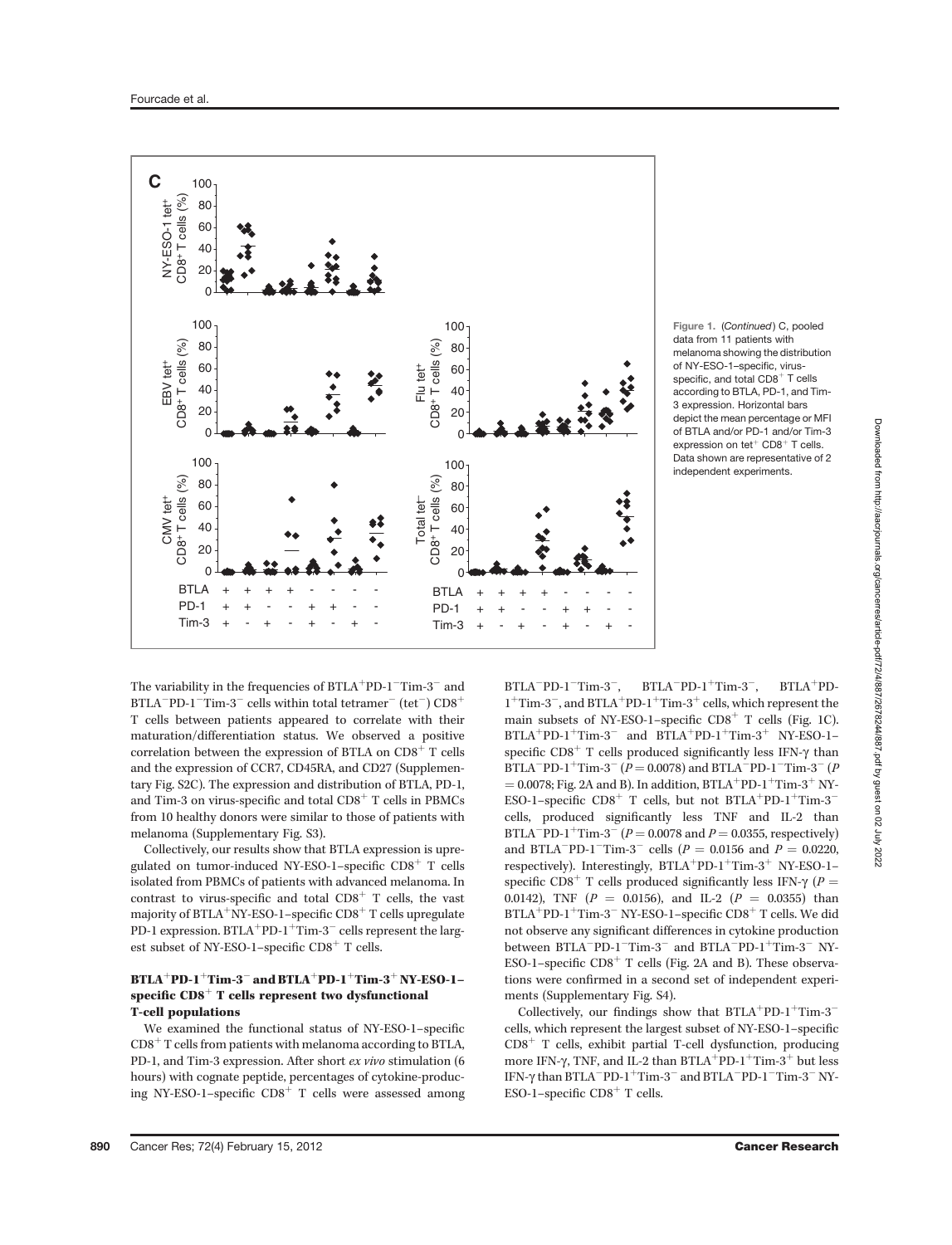Figure 2.  $BTLA+PD-1+Tim-3-$  and  $BTLA+PD-1+Tim-3+NY-ESO-1$ specific  $CD8<sup>+</sup>$  T cells represent 2 dysfunctional T-cell populations. Dot plots from one representative patient (A) and summary data for 8 patients with melanoma (B) showing the percentages of cytokine-producing A2/NY-ESO-1 157-165 tet<sup>+</sup> CD8<sup>+</sup> T cells according to BTLA, PD-1, and Tim-3 expression. Values indicate the percentages of cytokineproducing  $CDB^+$  T cells among Tim- $3^+$  and/or Tim- $3^-$  fractions of BTLA<sup>-</sup>PD-1<sup>-</sup> (green gate and frame),  $BTLA-PD-1<sup>+</sup>$  (blue gate and frame), and BTLA<sup>+</sup>PD-1<sup>+</sup> (red gate and frame) NY-ESO-1-specific  $CDB<sup>+</sup> T$ cells. The P values were calculated using the Wilcoxon signed rank test. Data shown are representative of 2 independent experiments carried out in duplicate.



## PD-1 and Tim-3 but not BTLA expression correlates with increased levels of NY-ESO-1–specific  $CD8<sup>+</sup>$  T-cell dysfunction and activation

Because high PD-1 levels correlate with increased  $CD8<sup>+</sup>$  Tcell exhaustion in chronic viral infections (15, 16), we next defined whether the levels of PD-1 and BTLA expression by NY-ESO-1–specific  $CD8<sup>+</sup>$  T cells correlated with T-cell dysfunction. In line with previous findings in chronic viral infections, we observed that PD-1 expression (MFI) was higher on partially dysfunctional BTLA<sup>+</sup>PD-1<sup>+</sup>Tim-3<sup>-</sup> NY-ESO-1-specific  $CD8^+$ T cells than on  $\text{BTLA}^- \text{PD-1}^+ \text{Tim-3}^-$  cells but lower than on highly dysfunctional BTLA<sup>+</sup>PD-1<sup>+</sup>Tim-3<sup>+</sup> cells (Fig. 3A and B). However, in sharp contrast with PD-1 expression, similar levels of BTLA (MFI) were expressed by  $BTLA<sup>+</sup>PD-1<sup>+</sup>Tim-3<sup>-</sup>$  and BTLA<sup>+</sup>PD-1<sup>+</sup>Tim-3<sup>+</sup> NY-ESO-1–specific  $CD8$ <sup>+</sup> T cells, arguing against a correlation between BTLA expression and the severity of NY-ESO-1–specific  $CD8<sup>+</sup>$  T-cell dysfunction (Fig. 3C). We next evaluated BTLA, PD-1, and Tim-3 expression on NY-ESO-1–specific  $CDS<sup>+</sup>$  T cells over a 6-day IVS in the presence of cognate or irrelevant peptide. We observed a significant and progressive increase in PD-1 and Tim-3 but not BTLA expression by NY-ESO-1–specific  $CD8<sup>+</sup>$  T cells upon stimulation with cognate but not with irrelevant peptide (Fig. 3D).

Altogether, our findings suggest that in contrast to PD-1 and Tim-3, BTLA expression by NY-ESO-1–specific  $CD8<sup>+</sup>$  T cells does not augment upon stimulation with cognate antigen. Unlike PD-1, BTLA expression is not further increased in highly dysfunctional BTLA<sup>+</sup>PD-1<sup>+</sup>Tim-3<sup>+</sup> NY-ESO-1–specific CD8<sup>+</sup> T cells as compared with  $BTLA^+PD-1^+Tim-3^-$  NY-ESO-1– specific  $CDS<sup>+</sup>$  T cells.

# BTLA blockade increases the frequency of cytokineproducing NY-ESO-1–specific  $CD8<sup>+</sup>$  T cells upon prolonged antigen stimulation and adds to PD-1 and Tim-3 blockades

PBMCs from 10 patients with melanoma with spontaneous NY-ESO-1–specific  $CD8<sup>+</sup>$  T cells were incubated for 6 days with NY-ESO-1 157-165 peptide in the presence of blocking mAbs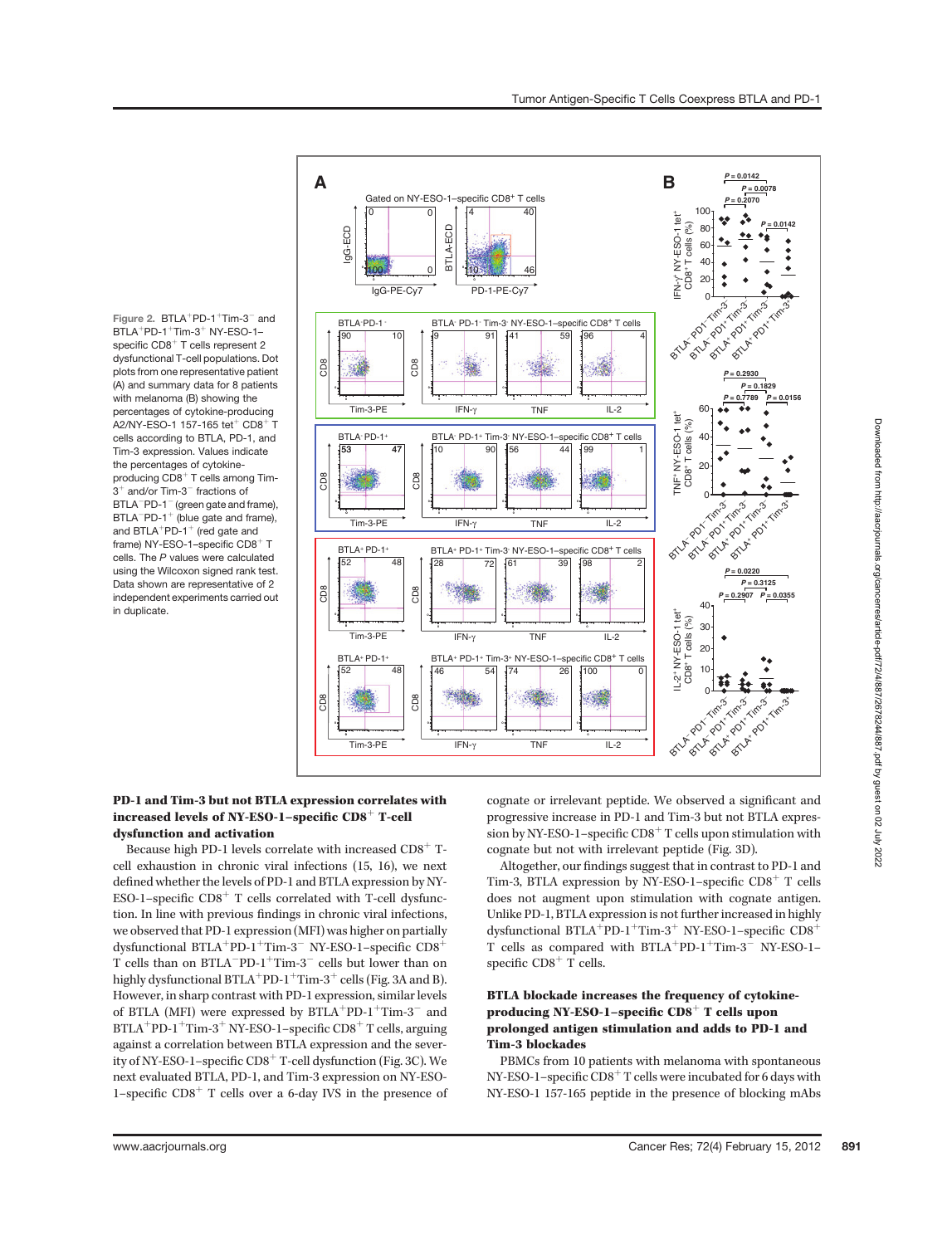

Figure 3. The levels of PD-1 and Tim-3 but not BTLA expression are correlated with the levels of NY-ESO-1-specific CD8<sup>+</sup> T-cell dysfunction and activation. A, representative dot plot from one patient with melanoma showing ex vivo PD-1 expression within  $BTLA^-PD-1^+Tim-3^-$ ,  $BTLA^+PD 1<sup>+</sup>$ Tim-3<sup>-</sup>, and BTLA<sup>+</sup>PD-1<sup>+</sup>Tim- $3^{+}$  A2/NY-ESO-1 157-165 tet  $CD8<sup>+</sup>$  T-cell subsets. Pooled data from 10 patients with melanoma showing the MFI of PD-1 (B) and BTLA (C) expression on different subsets of NY-ESO-1 157-165 tet<sup>-</sup> and total  $CDB<sup>+</sup>$  T cells according to BTLA, PD-1, and Tim-3 expression. Horizontal bars depict the mean MFI of PD-1 or BTLA expression. Data shown are representative of at least 2 independent experiments. D, BTLA, PD-1, and Tim-3 expression on NY-ESO-1 tet $^+$  CD8 $^+$  T cells assessed ex vivo and after indicated hours following IVS with cognate peptide (NY-ESO-1 peptide) or irrelevant peptide (HIV peptide). Data shown are representative of at least 2 independent experiments. The P values were calculated using the Wilcoxon signed rank test.  $P < 0.05$  was considered significant.

against BTLA and/or PD-1 and/or Tim-3 or IgG control antibodies. After 6 days, cells were briefly restimulated (6 hours) with NY-ESO-1 or HIV peptide, before evaluating cytokine production by A2/NY-ESO-1 157-165 tet<sup>+</sup>  $CD8^+$ T cells. In agreement with previous findings (9), HVEM, the ligand for BTLA, was expressed by antigen-presenting cells (monocytes, B cells, and mDCs) in PBMCs of patients with melanoma used for this assay (Supplementary Fig. S5). We noted a significant increase in the frequencies of NY-ESO-1– specific CD8<sup>+</sup> T cells that produced IFN- $\gamma$  (P = 0.0020), TNF  $(P = 0.0059)$ , and IL-2 ( $P = 0.0142$ ) in the presence of cognate peptide and anti-BTLA mAbs, as compared with cognate peptide and IgG control (Fig. 4A and Supplementary Fig. S6), resulting in a 1.6-, 1.7- and, 1.7-fold change in the frequencies of IFN-g–, TNF-, and IL-2-producing NY-ESO-1–specifi<sup>c</sup>  $CD8<sup>+</sup>$  T cells, respectively (Fig. 4B–D). The frequencies of IFN- $\gamma$ -, TNF-, and IL-2-producing NY-ESO-1-specific CD8<sup>+</sup> T cells further increased in the presence of both anti-BTLA

and anti-PD-1 mAbs when compared with either IgG control antibodies ( $P = 0.0059$ ), anti-BTLA mAbs alone ( $P = 0.0208$ ,  $P = 0.0438$ , and  $P = 0.0466$ , respectively), and anti-PD-1 mAbs alone ( $P = 0.0080$ ,  $P = 0.0142$ , and  $P = 0.0144$ , respectively; Fig. 4A and Supplementary Fig. S6), resulting in a 1.9-, 2.3-, and 2.8-fold change in the frequencies of IFN- $\gamma$ -, TNF-, and IL-2-producing NY-ESO-1-specific CD8<sup>+</sup> T cells, respectively (Fig. 4B–D). No additive effect was noted in the presence of both anti-BTLA and anti-Tim-3 mAbs. The triple blockade further augmented the frequencies of NY-ESO-1–specific  $CD8<sup>+</sup>$  T cells that produced IL-2, but not IFN- $\gamma$  or TNF, as compared with all other conditions including BTLA/PD-1 blockade ( $P = 0.0408$ ; Fig. 4A and D and Supplementary Fig. S6). Notably, the effects of BTLA, PD-1, and Tim-3 blockades were observed only in the presence of the NY-ESO-1 peptide but not an irrelevant peptide, underlining the need for prolonged stimulation with cognate antigen (data not shown).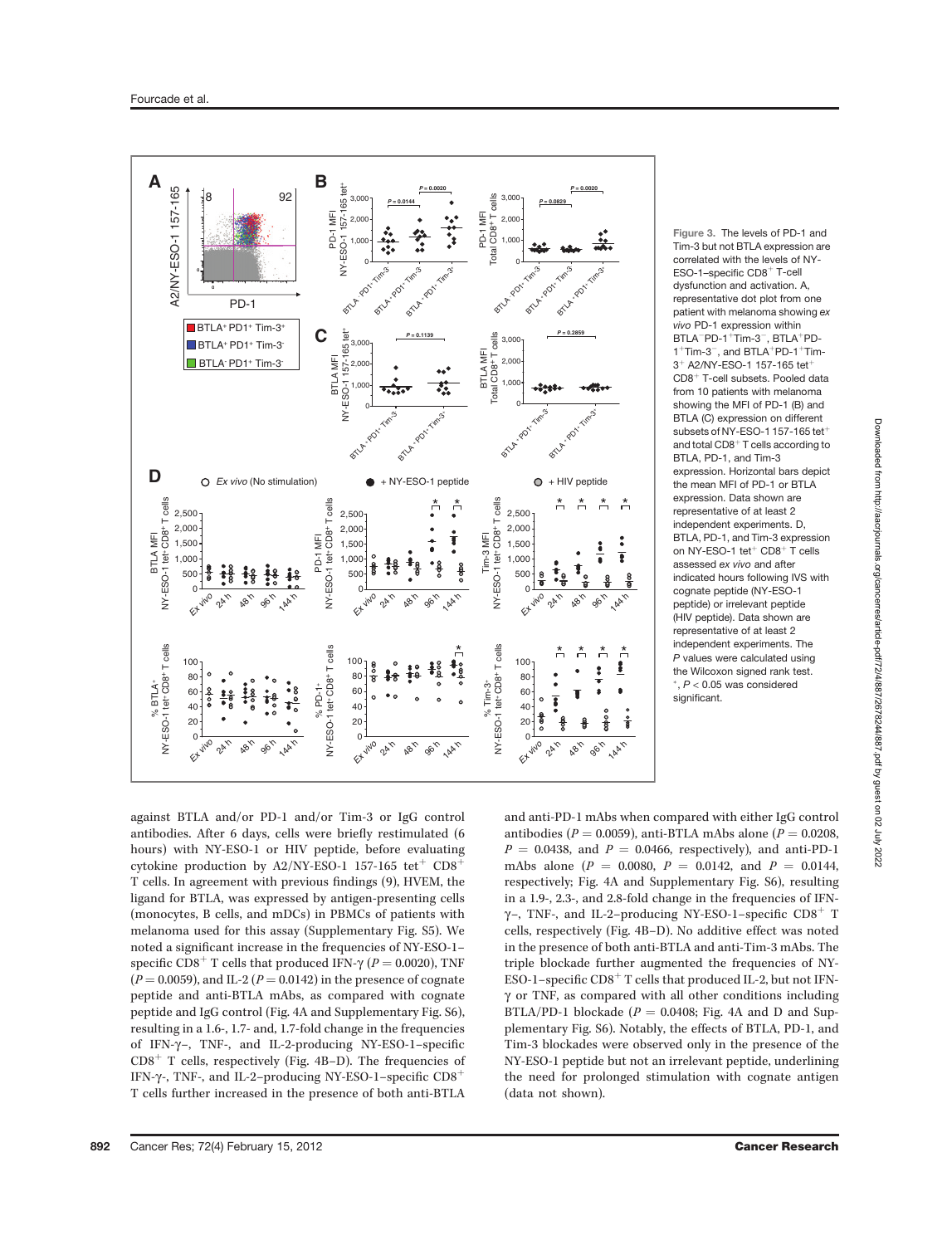Figure 4. BTLA blockade increases the frequencies of cytokineproducing NY-ESO-1-specific CD8<sup>+</sup> T cells and adds to PD-1 and Tim-3 blockades. A, representative flow cytometric analysis from one patient with melanoma showing<br>percentages of IFN- $y$ -, TNF, and ILpercentages of IFN-g–, TNF, and IL-2-producing A2/NY-ESO-1 157-165 tet<sup>+</sup> CD8<sup>+</sup> T cells among total CD8<sup>+</sup> T cells. PBMCs were incubated for 6 days with NY-ESO-1 157-165 peptide or with HIVpol 476-484 peptide and blocking mAbs against BTLA (aBTLA) and/or PD-1 (aPD-1) and/or Tim-3 (aTim-3) or an isotype control antibody (IgG), before evaluating intracellular cytokine production of A2/NY-ESO-1 157- 165 tet $+$  CD8 $+$  T cells in response to cognate peptide. Fold changes of the frequencies of IFN- $\gamma$ - (B), TNF- (C), and IL-2-producing (D) A2/NY-ESO-1 157-165 tet $^+$  CD8 $^+$  T cells after 6day IVS with cognate peptide and blocking anti-BTLA and/or anti-PD-1 and/or anti-Tim-3 mAbs. The ratio of the frequency of cytokine-producing  $tet<sup>+</sup> CD8<sup>+</sup> T cells from patients with$ melanoma ( $n = 10$ ) in the presence of indicated antibody treatment and isotype control antibody is shown. Data shown are representative of 2 independent experiments carried out in duplicate.



In contrast to BTLA blockade alone, BTLA blockade in combination with PD-1 blockade or PD-1 and Tim-3 blockades augmented the percentages of cells that produced TNF and IL-2 among total NY-ESO-1–specific  $CD8<sup>+</sup>$  T cells as compared with incubation with IgG control antibody ( $P = 0.0020$  and  $P =$ 0.0098, respectively), PD-1 blockade alone ( $P = 0.0020$  and  $P =$ 0.0020), or BTLA blockade alone ( $P = 0.0195$  and  $P = 0.0039$ ), suggesting that BTLA blockade in combination with PD-1 blockade increases NY-ESO-1–specific  $CD8<sup>+</sup>$  T-cell capacity to produce cytokines on a cell-per-cell basis (Supplementary Fig. S7).

Collectively, ourfindings show that BTLA blockade enhances the expansion of cytokine-producing NY-ESO-1–specific  $CDS<sup>+</sup>$ T cells and adds to the effect of PD-1 blockade to further increase the expansion of cytokine-producing NY-ESO-1–specific  $CD8<sup>+</sup>$  T cells and to partially restore their ability to produce cytokines. In addition, BTLA blockade acts in combination with PD-1 and Tim-3 blockades to further increase the frequencies of IL-2-producing NY-ESO-1–specific CD8 $^+$  T cells.

# BTLA blockade increases proliferation of NY-ESO-1– specific  $CDS<sup>+</sup>$  T cells upon prolonged antigen stimulation and adds to PD-1 and Tim-3 blockades

Finally, we evaluated the effect of BTLA pathway blockade alone or in combination with PD-1 and/or Tim-3 pathway blockades on the proliferative capacity and expansion of NY-ESO-1–specific  $CD8<sup>+</sup>$  T cells in response to cognate antigen. CFSE-labeled PBMCs from 10 patients with melanoma with spontaneous NY-ESO-1–specific  $CD8<sup>+</sup>$  T-cell response were stimulated for 6 days with NY-ESO-1 157-165 peptide in the presence of mAbs against BTLA, PD-1, and/or Tim-3 or IgG control antibodies. BTLA blockade increased the frequencies of CFSE<sup>lo</sup> and total A2/NY-ESO-1 157-165 tet<sup>+</sup> CD8<sup>+</sup> T cells as compared with stimulation with peptide and IgG control antibody (Fig. 5A and Supplementary Fig. S8), resulting in a 1.7-fold and a 1.4-fold change in the frequencies of CFSE<sup>lo</sup> and total A2/NY-ESO-1 157-165 tet<sup>+</sup>  $CD8$ <sup>+</sup> T cells, respectively (Fig. 5B and C). BTLA blockade in combination with PD-1 blockade further increased the frequencies of  $\text{CFSE}^{\text{lo}}$  and total A2/NY-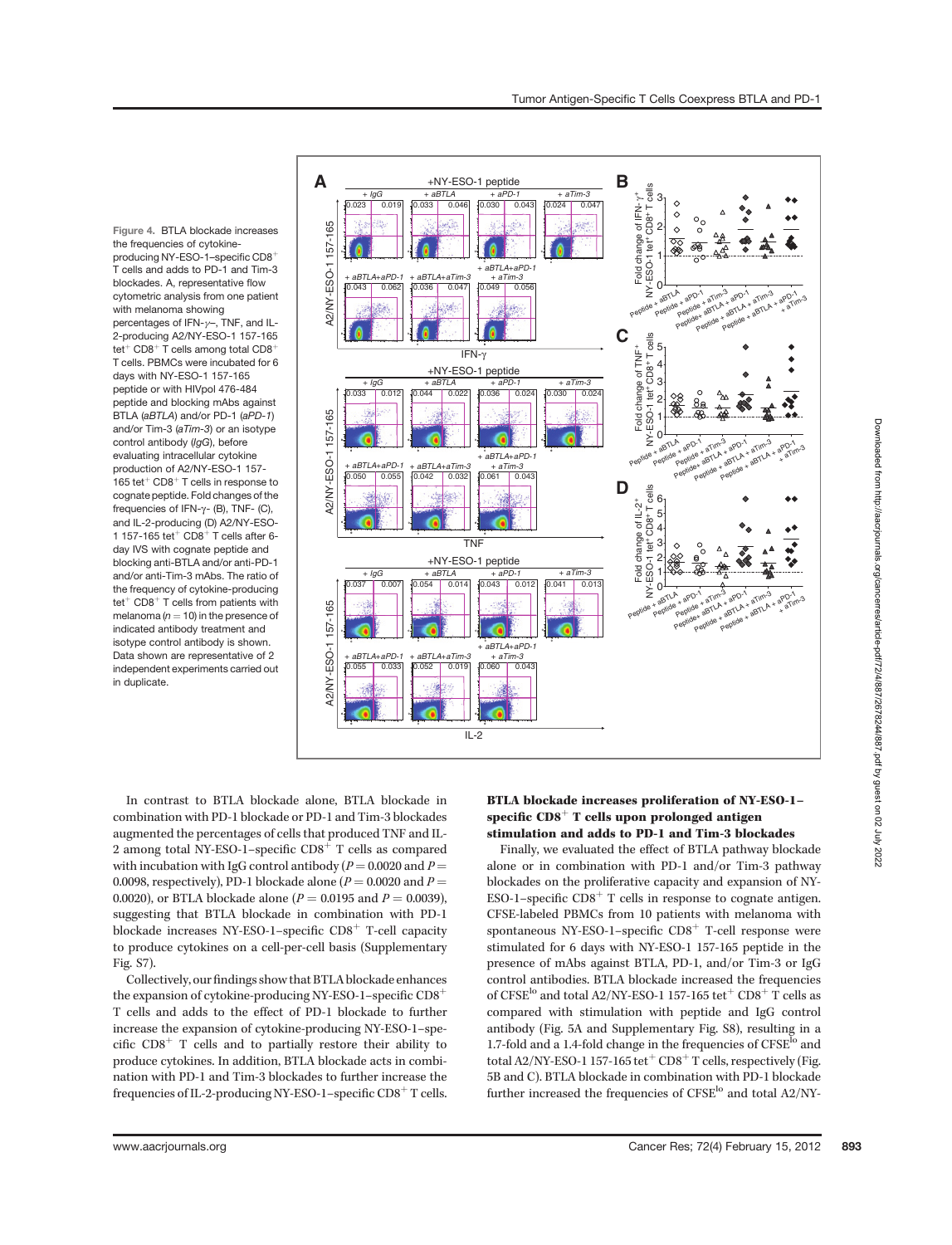

Figure 5. BTLA blockade increases the frequencies of proliferating and total NY-ESO-1-specific CD8<sup>+</sup> T cells and adds to PD-1 and Tim-3 blockades. A, representative flow cytometric analysis from 2 patients with melanoma showing percentages of CFSE<sup>Io</sup> A2/NY-ESO-1 157-165 tet<sup>+</sup> CD8<sup>+</sup> T cells among total CD8<sup>+</sup> T cells. CFSE-labeled PBMCs were incubated for 6 days with NY-ESO-1 157-165 peptide or HIVpol 476-484 peptide and blocking mAbs against BTLA (aBTLA) and/or PD-1 (aPD-1) and/or Tim-3 (aTim-3) or an isotype control antibody (IgG). Fold changes of the frequencies of CFSE<sup>10</sup> (B) and total (C) A2/NY-ESO-1 157-165 tet<sup>+</sup> CD8<sup>+</sup> T cells after 6-day IVS with cognate peptide and blocking anti-BTLA and/or anti-PD-1 and/or anti-Tim-3 mAbs  $(n = 10)$ . The ratio of the percentages of CFSE<sup>Io</sup> and total A2/NY-ESO-1 157-165 tet<sup>+</sup> CD8<sup>+</sup> T cells in the presence of indicated antibody treatment and isotype control antibody is shown. Data shown are representative of 2 independent experiments carried out in duplicate.

ESO-1 157-165 tet<sup>+</sup>  $CD8$ <sup>+</sup> T cells as compared with BTLA blockade alone ( $P = 0.0137$  and  $P = 0.0020$ , respectively) or PD-1 blockade alone ( $P = 0.0243$  and  $P = 0.0371$ , respectively), resulting in 2.4-fold and a 1.8-fold change in the frequencies of CFSE<sup>lo</sup> and total A2/NY-ESO-1 157-165 tet<sup>+</sup>  $CD8<sup>+</sup>$  T cells, respectively. The triple BTLA/PD-1/Tim-3 blockade further augmented the frequencies of CFSE<sup>lo</sup> and total A2/NY-ESO-1 157-165 tet<sup>+</sup> CD8<sup>+</sup> T cells as compared with either BTLA/PD-1 ( $P = 0.0128$  and  $P = 0.0151$ , respectively) or BTLA/Tim-3 ( $P = 0.0098$  and  $P = 0.0195$ , respectively) blockade (Fig. 5A and Supplementary Fig. S8). This resulted in the highest increases in the frequencies of proliferating and total A2/NY-ESO-1 157-165 tet<sup>+</sup>  $CD8$ <sup>+</sup> T cells (2.9- and 2.0-fold, respectively) as compared with all other experimental conditions (Fig. 5B and C). No significant proliferation of NY-ESO-1 157-165–specific  $CD8<sup>+</sup>$  T cells was observed in the presence of an irrelevant peptide with or without blockade (data not shown).

Collectively, our findings show that BTLA blockade enhances the proliferation and expansion of NY-ESO-1–specific  $CD8<sup>+</sup>$  T cells. In addition, BTLA blockade acts in combination with PD-1 and Tim-3 blockades to further increase the frequencies of proliferating and total NY-ESO-1–specific  $CD8<sup>+</sup>$ T cells.

### **Discussion**

In this study, we report a novel subset of dysfunctional TAspecific  $CD8<sup>+</sup>$  T cells in patients with advanced melanoma. We show that NY-ESO-1–specific PD-1<sup>+</sup>BTLA<sup>+</sup>Tim-3<sup>-</sup> CD8<sup>+</sup> T cells exhibit partial dysfunction, producing more IFN-g, TNF, and IL-2 than BTLA<sup>+</sup>PD-1<sup>+</sup>Tim-3<sup>+</sup> cells but less IFN- $\gamma$  than BTLA<sup>-</sup>PD-<br>1<sup>+</sup>Tim-3<sup>-</sup> and BTLA<sup>-p</sup>D-1<sup>-Tim</sup>-3<sup>-</sup> NV-FSO-1-specific CD8<sup>+</sup> T  $1^+$ Tim-3 $^-$ and BTLA $^-$ PD- $1^{\rm -}$ Tim-3 $^{\rm -}$ NY-ESO-1–specific CD8 $^{\rm +}$  T cells. PD-1<sup>+</sup>BTLA<sup>+</sup>Tim-3<sup>-</sup> NY-ESO-1-specific CD8<sup>+</sup> T cells represent the largest molecularly defined dysfunctional T-cell subset among circulating NY-ESO-1–specific  $CD8<sup>+</sup>$  T cells.

In patients with advanced melanoma, we have shown that the large majority of circulating NY-ESO-1–specific  $CD8<sup>+</sup>$ T cells upregulate PD-1 expression and that PD-1 regulates the expansion of NY-ESO-1–specific  $CD8<sup>+</sup>$  T cells (3). Along with previous studies of HIV-specific  $CD8<sup>+</sup>$  T cells which have shown that PD-1 blockade fails to completely restore virusspecific  $CD8<sup>+</sup>$  T-cell dysfunction (17), we observed that PD-1 blockade did not increase TA-specific T-cell function on a cellper-cell basis. Several hypotheses have been proposed to explain the failure of PD-1 blockade to completely reverse T-cell dysfunction of  $PD-1^+$  exhausted T cells. First, virusspecific exhausted T cells express variable levels of PD-1, and  $\rm \tilde{PD}\text{-}1^{\rm high}$  T-cell subsets appeared to be less responsive to PD-1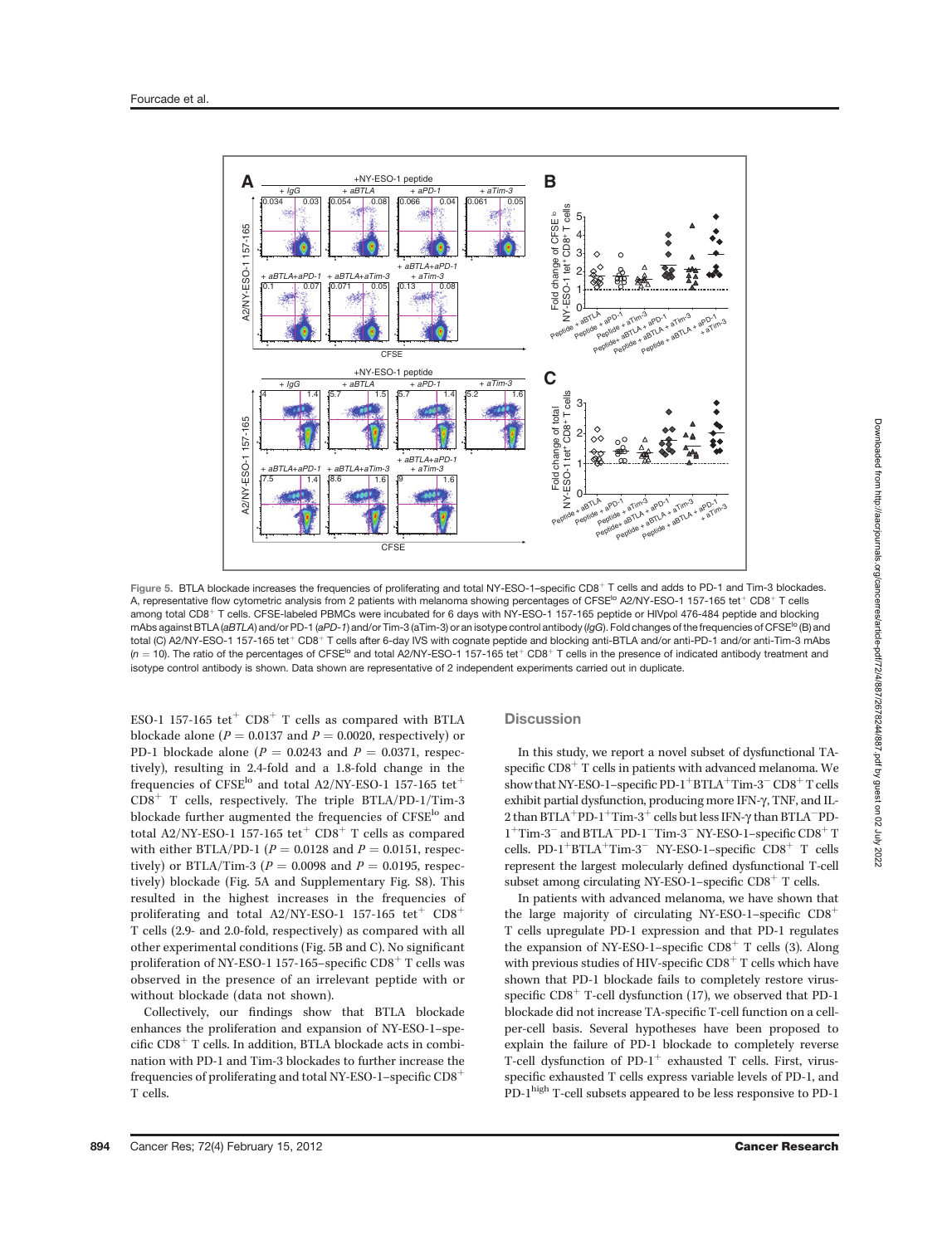blockade than PD- $1^{\text{low/int}}$  CD8<sup>+</sup> T cells (15, 16). In line with this observation, we have found that PD-1 expression was higher on partially dysfunctional PD-1<sup>+</sup>BTLA<sup>+</sup>Tim-3<sup>-</sup> TA-specific  $\text{CD8}^+$ T cells than on  $\text{BTLA}\text{^-PD-1}^+$ Tim-3 $^-$  cells but lower than on highly dysfunctional  $BTLA^+PD-1^+Tim-3^+$  cells. Second, exhausted T cells in chronic viral infections have been shown to upregulate multiple inhibitory receptors, including PD-1, 2B4, CD160, and LAG-3 (2). The coexpression of these receptors was associated with lower T-cell function and more severe infection, and the blockade of multiple inhibitory pathways appeared to better reverse T-cell dysfunction. Consistent with these observations, we have shown that a subset of highly dysfunctional NY-ESO-1–specific  $CD8<sup>+</sup>$  T cells upregulate both PD-1 and Tim-3 in patients with advanced melanoma (5). In the present study, we further show that  $PD-1+BTLA+Tim-3$ and PD-1<sup>+</sup>BTLA<sup>+</sup>Tim-3<sup>+</sup> TA-specific CD8<sup>+</sup> T cells represent 2 distinct subsets of TA-specific  $CD8<sup>+</sup>$  T cells with increased Tcell dysfunction, illustrating the hierarchical loss of T-cell function in the context of chronic antigen simulation in patients with advanced melanoma. Such information may be useful to further the studies of the gene programs driving T-cell exhaustion in patients with cancer and provide potential novel targets to reverse T-cell exhaustion (18, 19).

As previously reported and in sharp contrast to PD-1 and Tim-3, we observed a positive correlation between the upregulation of BTLA and the upregulation of CCR7, CD45RA, and  $CD27$  by total  $CD8<sup>+</sup>$  T cells, supporting that BTLA upregulation is inversely correlated with  $CD8<sup>+</sup>$  T-cell maturation (14, 20). Several lines of evidence suggest that the factors controlling BTLA upregulation by TA-specific dysfunctional T cells are distinct from those controlling PD-1 and Tim-3 expression. First, as opposed to PD-1<sup>+</sup> exhausted LCMV-specific  $CD8^+$  T cells (2), the large majority of the PD-1<sup>+</sup> NY-ESO-1–specific  $CD8<sup>+</sup>$  T cells in patients with advanced melanoma upregulate BTLA. Second, and in striking contrast with PD-1 expression, we observed no significant upregulation of BTLA expression between  $PD-1$ <sup>+</sup>BTLA<sup>+</sup>Tim-3<sup>-</sup> and  $PD-1$ <sup>+</sup>BTLA<sup>+</sup>Tim-3<sup>+</sup> TAspecific  $CD8<sup>+</sup>$  T cells, ruling against a correlation between BTLA expression and the severity of T-cell dysfunction in patients with advanced melanoma. Third, NY-ESO-1–specific  $CD8<sup>+</sup>$  T cells upregulated PD-1 and Tim-3 but not BTLA expression upon prolonged stimulation with cognate antigen. Collectively, these findings are consistent with the idea that the upregulation of BTLA by dysfunctional TA-specific  $CD8<sup>+</sup>$  T occurs independently of functional exhaustion upon high antigen load. The molecular mechanisms driving BTLA upregulation by antigen-specific  $CD8<sup>+</sup>$  T cells in patients with advanced melanoma but not in chronic viral infections remain to be identified. Adaptive T-cell immune responses to chronic viral infections and cancers are both shaped by high antigen load and the immunosuppressive environment. However, one major difference is the occurrence of T-cell anergy, which

# **References**

seems to be an early event in the course of tumor progression possibly due to poor antigen presentation at tumor sites (21, 22). In this perspective, it is conceivable that upon chronic antigen expression at tumor sites, subsets of TA-specific T cells become dysfunctional through both exhaustion upon high antigen load and anergy upon suboptimal priming. In contrast, T cells directed against exogenous antigens in chronic viral infections may become dysfunctional mainly by functional exhaustion. In support of this hypothesis, exhausted T cells in chronic LCMV infections do not upregulate anergy-associated genes used to define molecular signatures of anergy in vitro and in vivo such as grail, Egr-2, and Egr-3 (23, 24). In addition, high levels of BTLA expression have been reported on anergic T cells directed against an antigen expressed by somatic tissues (13). Therefore, and together with these studies, our findings of BTLA upregulation by  $PD-1^+$  TA-specific  $CD8<sup>+</sup>$  T cells indicate major differences in the profile of inhibitory receptors upregulated by dysfunctional antigenspecific T cells in cancer versus chronic viral infections.

One critical finding is that BTLA blockade adds to PD-1 blockade to enhance NY-ESO-1–specific  $CD8<sup>+</sup>$  T-cell expansion and function. BTLA blockade, in combination with PD-1 and Tim-3 blockades further augment the frequencies of IL-2-producing, proliferating, and total NY-ESO-1–specific  $CD8<sup>+</sup>$  T cells among total  $CD8<sup>+</sup>$  T cells upon prolonged antigen stimulation.

In summary, we report a novel major subset of dysfunctional TA-specific  $CD8<sup>+</sup>$  T cells, which upregulate BTLA and PD-1 in patients with advanced melanoma. The precise mechanisms driving BTLA upregulation by TA-specific  $CD8<sup>+</sup>$  T cells appear to be independent of functional exhaustion and need to be further investigated. Our findings support the targeting of BTLA, PD-1, and Tim-3 pathways to reverse tumor-induced T-cell dysfunction in patients with advanced melanoma.

#### Disclosure of Potential Conflicts of Interest

No potential conflicts of interest were disclosed.

#### Acknowledgments

The authors thank Dr. Lisa Borghesi and Dewayne Falkner of the flow facility of the Department of Immunology, University of Pittsburgh for their technical support and Lisa Spano for editorial assistance.

#### Grant Support

This work was supported by the NIH/National Cancer Institute grants R01CA90360 and R01CA157467 (to H.M. Zarour), an award from the Melanoma Skin Spore grant NCI P50CA121973 (to H.M. Zarour), and a grant from the Cancer Research Institute (to H.M. Zarour).

The costs of publication of this article were defrayed in part by the payment of page charges. This article must therefore be hereby marked advertisement in accordance with 18 U.S.C. Section 1734 solely to indicate this fact.

Received August 3, 2011; revised December 6, 2011; accepted December 14, 2011; published OnlineFirst December 28, 2011.

2. Blackburn SD, Shin H, Haining WN, Zou T, Workman CJ, Polley A, et al. Coregulation of  $CD8+T$  cell exhaustion by multiple inhibitory receptors during chronic viral infection. Nat Immunol 2009;10:29–37.

<sup>1.</sup> Zajac AJ, Blattman JN, Murali-Krishna K, Sourdive DJ, Suresh M, Altman JD, et al. Viral immune evasion due to persistence of activated T cells without effector function. J Exp Med 1998;188:2205–13.